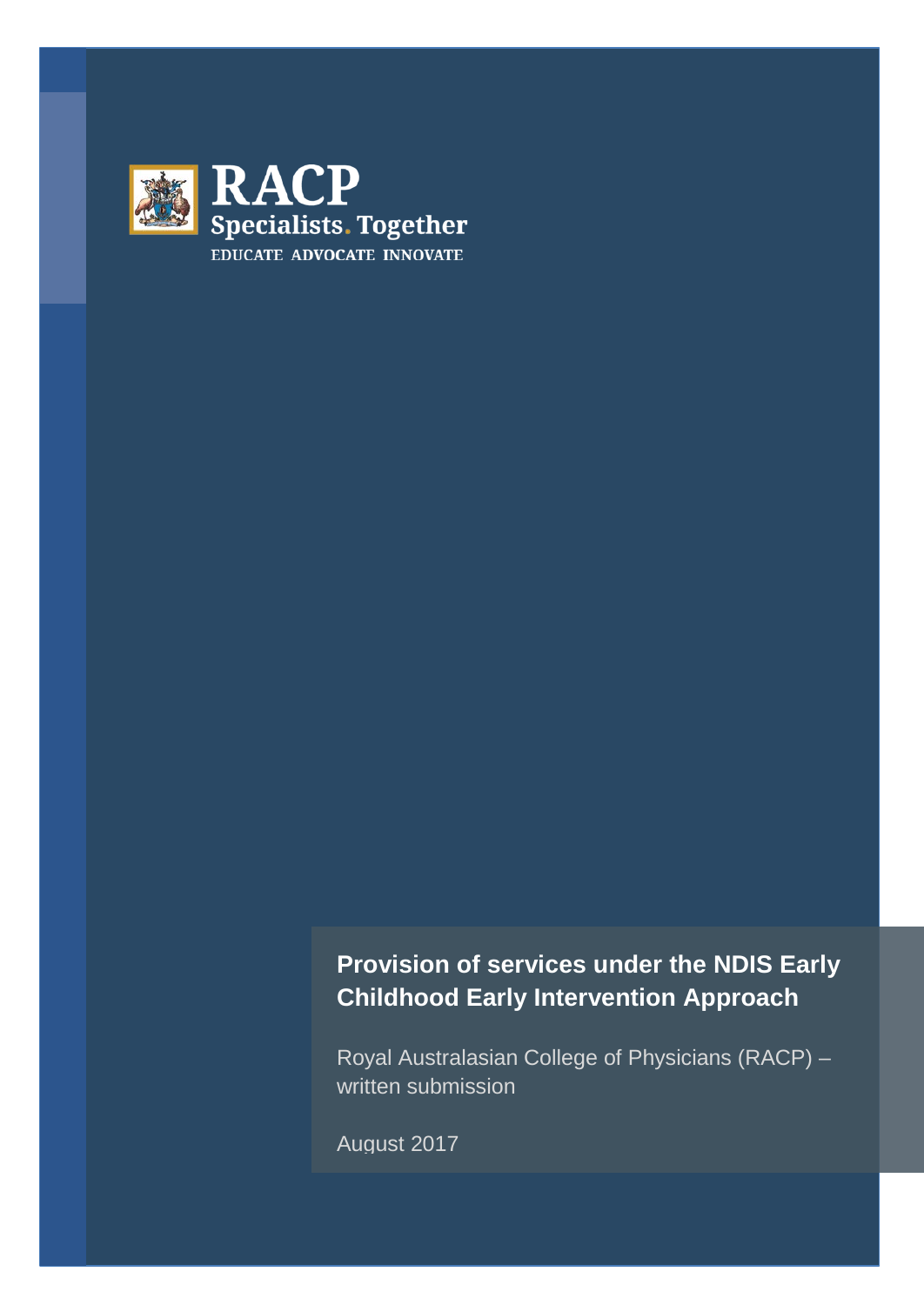# **Joint Standing Committee on the National Disability Insurance Scheme: Provision of services under the NDIS Early Childhood Early Intervention Approach**

# **Introduction**

The Royal Australasian College of Physicians (RACP) is supportive of the NDIS and its Early Childhood Early Intervention approach. We welcome the *Federal Parliamentary inquiry into the Provision of services under the NDIS Early Childhood Early Intervention approach* (the ECEI approach) as an important step in reviewing and improving the implementation of the ECEI approach across Australia.

The RACP understands that the ECEI approach was introduced in order to adapt the NDIS to the special circumstances associated with the emergence of disability during the early childhood years. While some elements of the ECEI approach are successfully addressing early intervention needs of young children, paediatricians are concerned about other aspects of the ECEI approach including how it responds to more complex health and support needs of children living with disability and their families.

The RACP has consulted with members of our Paediatrics and Child Health Division, the Neurodevelopmental and Behavioural Paediatrics Society of Australia, the Australian Faculty of Rehabilitation Medicine, our NDIS working group, State and Territory offices as well as members of our Aboriginal and Torres Strait Islander Health Committee to provide the following comments:

# **Terms of reference**

### **a. the eligibility criteria for determining access to the ECEI pathway;**

#### Eligibility criteria and young children with high or complex needs

There is a risk that those with high or complex support needs will not be adequately supported by the NDIS under its current models of service. This is especially the case for young children with physical or intellectual disabilities, who also display challenging behaviours. Often referred to as "hidden disabilities", NDIS ECEI planners may not understand the type of supports that are suitable to address these challenges and include insufficient funds to properly meet a child's needs. Some non-government organisations as well as private companies providing ECEI services do not have sufficient experience to address physical disability, aggressive or violent behaviours, complex behaviour presentations and coexisting issues. NDIS ECEI must ensure that families do not relinquish care, see their services suspended or be inappropriately referred to mainstream services such as health to provide their early intervention needs.

#### The issue of permanent disability versus high risk designation

Different screening/developmental surveillance pathways exist for children with different developmental problems. However, there are now advanced mechanisms being applied by health professionals for identifying children "at risk" of developmental disabilities such as cerebral palsy as early as four months of age for example. This compares with the average age of diagnosis at 19 months of age. The investigations and tools for identification include the Prechtl's "General Movements Assessment" which is done by video and can therefore be assessed at a regional and remote location. Neonatal brain imaging can be carried out via ultrasound and/or MRI and there are other assessment tools such as the Hammersmith Infant Neurological Examination (HINE).<sup>[1](#page-1-0)</sup> The critical period for early intervention to mitigate or ameliorate the potential consequences of early

<span id="page-1-0"></span><sup>1</sup> Novak, I et al (2017): Early, Accurate Diagnosis and Early Intervention in Cerebral Palsy Advances in Diagnosis and Treatment. *JAMA Pediatr*. doi:10.1001/jamapediatrics.2017.1689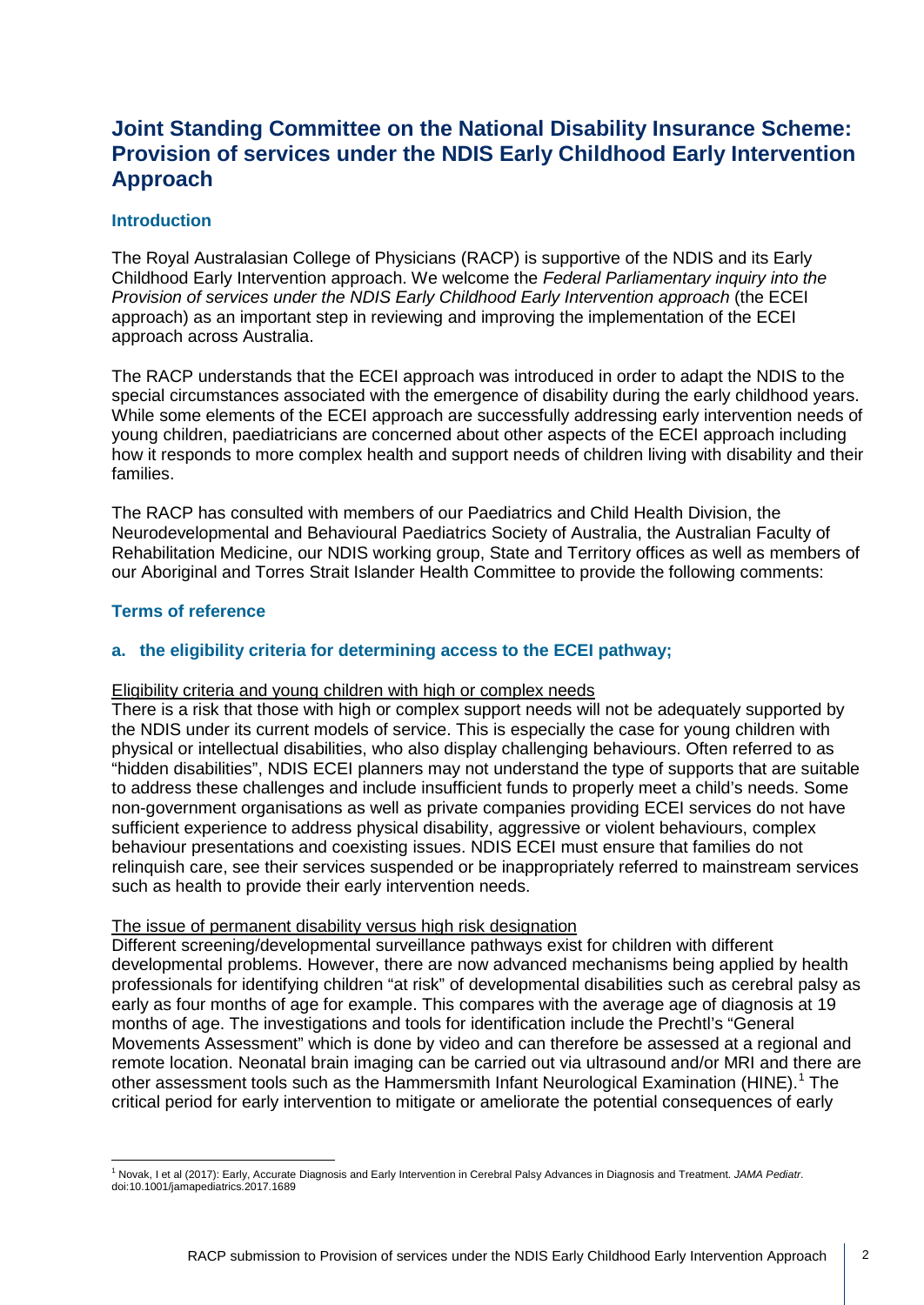neonatal insult occurs frequently prior to the confirmation of a final diagnosis and the terminology 'at risk' is used in the interim.

The provision of services should therefore commence at the time a baby is identified as being "at risk." It is important that children who are known to be at risk of developmental delay on the basis of biological or other factors receive early intervention to increase opportunity to reach developmental potential, educate and support parents to promote their child's development and inclusion. Other factors include extreme prematurity, Down Syndrome, severe abuse or neglect. Most of these children are likely to be known to paediatricians.

The RACP recommends that the NDIA establishes an "at risk pathway" recognising the latest emerging evidence in early intervention provision. This "at risk pathway" would be particularly beneficial for children in rural and remote areas. There is a reasonable expectation that either diagnosis could be confirmed or future functional capacity can be projected accurately by 2 years of age. Telehealth could be used to deliver some assistance during this critical period of development. There is an expanding evidence base emerging to outline which interventions are effective.

In cases where it is likely that children are going to be long-term NDIS participants, identifying these children and dealing with them separately would help families to set up appropriate services for their child living with a disability. Having an NDIS package instead of an NDIS ECEI plan will help families where routines are not adhered to easily and will lead to better longer term health outcomes. Placing children who will have a long relationship with the NDIS straight on to an NDIS package avoids the need for a transition from ECEI to the NDIS down the track.

#### Use of PEDICAT

A range of developmental screening and assessment tools are in use in Australia, but these do not typically include PEDICAT. Given the limited familiarity with PEDICAT and evidence cautioning against its use in young children with motor delays<sup>[2](#page-2-0)</sup>, the NDIS should not use PEDICAT as a tool to determine functional skills across a range of conditions presenting in early childhood. There are reports that parents have been advised to have a PEDICAT assessment done in order to determine NDIS (ECEI) eligibility, despite other more widely used and validated tools being available in community sectors.

The NDIA should use validated screening and assessment tools already approved for use by professional associations and/or government policy frameworks. Assessments undertaken with those validated screening and assessment tools should take precedence over using PEDICAT.

#### Concerns regarding List  $D<sup>3</sup>$  $D<sup>3</sup>$  $D<sup>3</sup>$  of conditions associated with developmental disability

While it is laudable that the NDIA attempted to streamline access to ECEI and NDIS by maintaining a list of health conditions associated with significant disability, this has in fact introduced substantial complexity. Below are examples of potential problems with List D:

- an ever- expanding number of genetic conditions that will be identified with newer technology, and
- some conditions on the list are very rare and conditions associated with similar levels of impairment are likely to have been left off the list.

The list risks a two tier entry system that may disadvantage those without a specific aetiology for their developmental delay or disability. There is value for all children, especially those with an underlying health condition, in having at least one comprehensive developmental/cognitive assessment as all conditions are associated with a range of developmental or cognitive outcomes.

<span id="page-2-0"></span><sup>2</sup> Dumas, HM et al (2015): Pediatric Evaluation of Disability Inventory Computer Adaptive Test (PEDI-CAT) and Alberta Infant Motor Scale (AIMS): Validity and Responsiveness, *Physical Therapy*, Volume 95, Issue 11, 1 November 2015, Pages 1559–1568, https://doi.org/10.2522/ptj.20140339

<span id="page-2-1"></span><sup>3</sup> NDIA. 2017. Access to the NDIS, Permanent Impairment/Early intervention, under 7 years – no further assessment required. Accessed 18.08.2017: <https://www.ndis.gov.au/operational-guideline/access/list-d>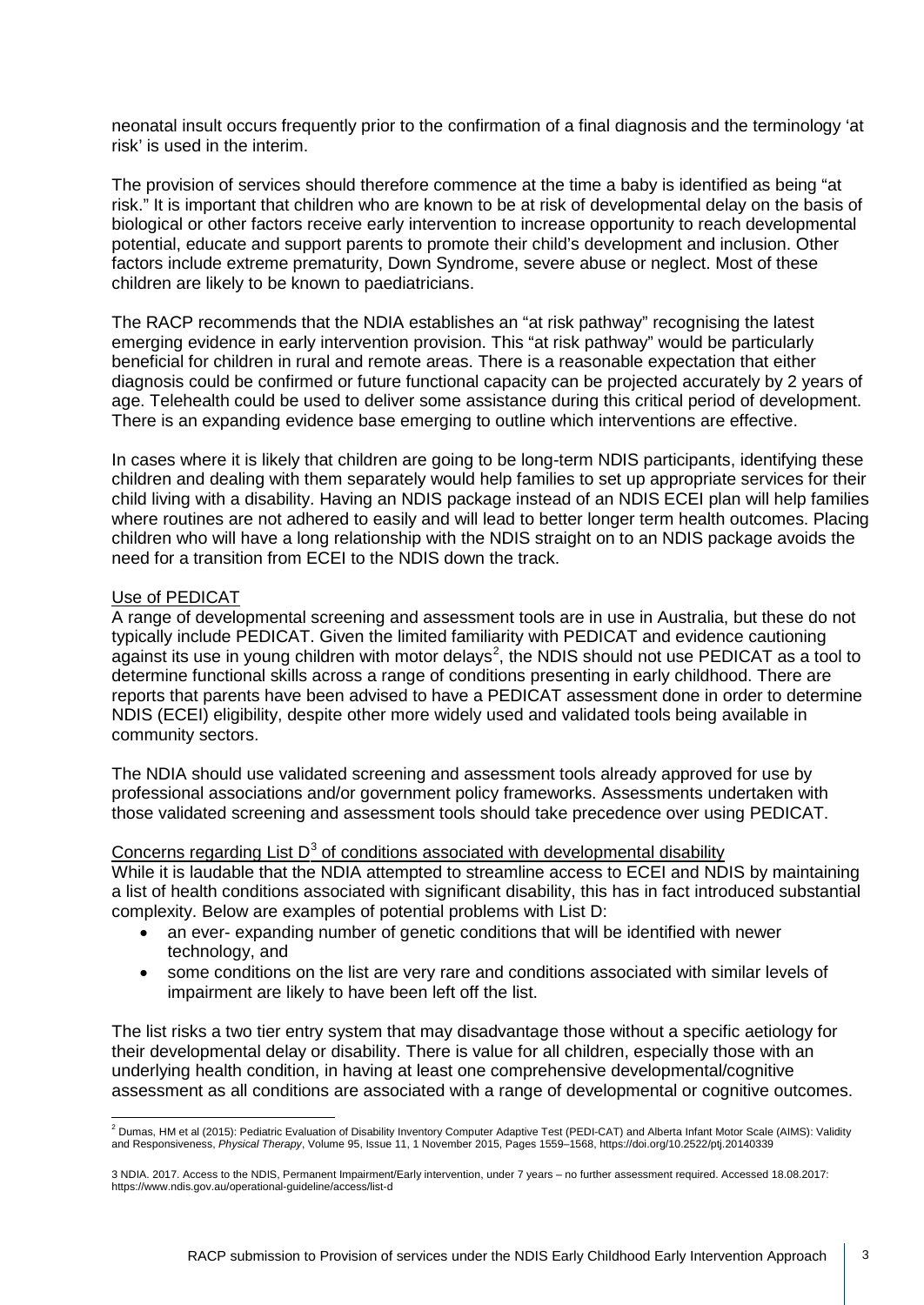Assessments at 5-6 years of age can be better predictors of longer term outcome. Where parents accurately understand their child's difficulties, they are in a stronger position to advocate for their child's needs.

The NDIA should consider the limitations of maintaining list D as more eligible conditions are identified. Elements beyond the underlying health condition are more likely to inform the types and extent of support needed and these should be understood completely during the NDIS ECEI eligibility process.

# **b. the service needs of NDIS participants receiving support under the ECEI pathway;**

All NDIS-funded services, including ECEI supports delivered privately by service providers should be evidence-based. It is important all treatments funded by taxpayers have a compelling, peerreviewed evidence base supporting them. It should be ensured that practices and therapies delivered through NDIS ECEI pathways are explicitly goal-directed and accountable to meaningful, measurable outcomes over set time frames. Families of children with developmental delay requiring early intervention should be free to select those early intervention services that most suit their child's and family's needs, however both they and the NDIS' limited funding pool should be protected from therapies that can:

- negatively impact outcomes;
- take the place of evidence-based treatments; and
- lead to cost blowouts.

Therefore, appropriate education and training of NDIS planners/advisors including NDIS ECEI service providers is necessary to avoid unnecessary or inadequate early intervention services and therapies being offered to a child living with disability or developmental delay.

# ECEI providers' expertise and experience

It is critical that all ECEI providers have sufficient experience, skills and equipment to provide the range of early intervention therapy services required by the child. For example a child with cerebral palsy might, as part of their therapy, require a splint to be made, and/or serial casting to be performed for contracture management. Some families choose providers who are unable to supply these services for multiple reasons and in some cases do not seek solutions (e.g. another provider) to provide these services if and when needed. Families may lack the knowledge to notice this gap in service. This can increase NDIS-eligible work requested of health services, but more importantly it is not family-focused or best-practice care.

The RACP recommends that young children with developmental delay who are likely to require long-term NDIS funding should be required to see a paediatrician or specialist trained to assess their physical and cognitive development as well as their health.

#### **c. the timeframe in receiving services under the ECEI pathway;**

Some young children will benefit from accessing appropriate early interventions services before being definitively clinically diagnosed. Early intervention services should be accessible for children being "at risk". ECEI services are also time critical and should be made available to children living with disability and developmental delay as soon as possible after diagnosis to ensure optimal outcomes. The RACP is concerned about reports that public waiting lists for NDIS medical assessments by a pediatrician or health professional are already too long in most roll-out areas. Affordable public medical assessments for children identified as "at risk" need to be made available to avoid families paying for required NDIS medical assessments provided by private health services.

Vulnerable children in need of timely early intervention who were previously prioritised under the Federal Rapid Response Framework may now be facing longer delays in accessing care under the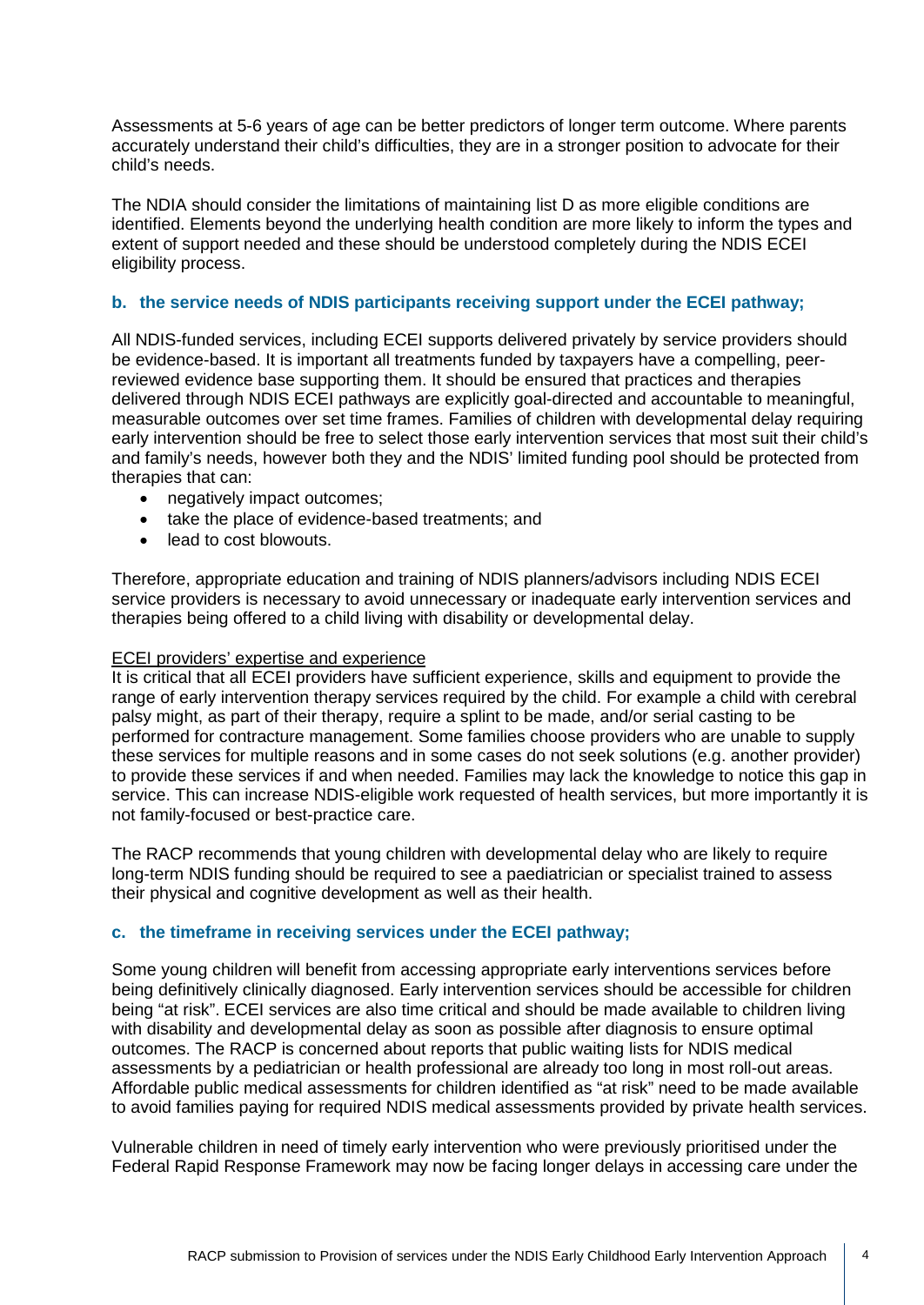NDIS. This is not in step with the principles of the National Clinical Assessment Framework for Children and Young People in Out-of-Home Care and Closing the Gap initiatives.

There would be benefit in establishing mechanisms to expedite access to the NDIS and NDIS ECEI for more vulnerable children such as "immediate response" policies and procedures in health and hospital settings for example. This would ensure support for children diagnosed with significant changes or deterioration in skills or behavior and preventing loss of placements. Such "immediate response" mechanisms would again require better communication between the NDIA and the health sector.

This is also true for young people and adults already living with disability. It is important that children living with disability and their families have a clear understanding of their eligibility for the NDIS, and their pathway to participation.

Below are some reported experiences in accessing early intervention services, after being diagnosed and deemed eligible for services under the ECEI pathway, in a timely and effective manner in different Australian states and territories.

#### Delays in accessing NDIS ECEI in South Australia

There is a concern over long delays in South Australia for vulnerable children in need of early intervention in accessing appropriate therapies under the National Disability Insurance Scheme (NDIS).

It has been reported that children in South Australia under the Guardianship of the Minister (GOM) are waiting around 12 months between enrolment in the NDIS and therapy commencing. As a result, these children are not receiving any therapy during a crucial period in their development.

Factors that may be contributing to the delays and possible solutions include:

- When a child first enters out of home care arrangements via an Intervention Assessment Order (prior to a youth court granting guardianship), it can take months for them to be enrolled in the NDIS. Factors such as the NDIA's processes not allowing contact with Department of Child Protection (DCP) case managers without consent of a parent or until guardianship is approved contribute to the delays.
- Some parents from difficult circumstances or disadvantaged backgrounds are ill-equipped to navigate NDIS processes. This can also be the case for families from culturally and linguistically diverse (CALD) backgrounds. In some instances, it may be beneficial to the future health and wellbeing of the child to offer parents the option to delegate responsibility for their child's case management to an appropriate guardian at the beginning of the process.
- The NDIA should review the methods it uses to engage with DCP case managers, who may have little training in disability and the importance of well-timed early intervention. In some instances, case managers did not proceed with NDIS enrolment for children in need of therapy. One solution may be to accept direct referrals from clinical staff and hospital based assessment teams working with vulnerable children.

#### Transition of 'Helping children with autism' (HCWA) in NSW

There is concern about the Department of Social Services (DSS) management of transitioning the funding of the Helping Children with Autism (HCWA) program in NSW to the NDIS. The relative short notice from DSS about HCWA funding ceasing took many paediatricians and their patients by surprise. Newly diagnosed children are at risk of missing out on vital, early intervention services originally provided by HCWA and its autism advisors.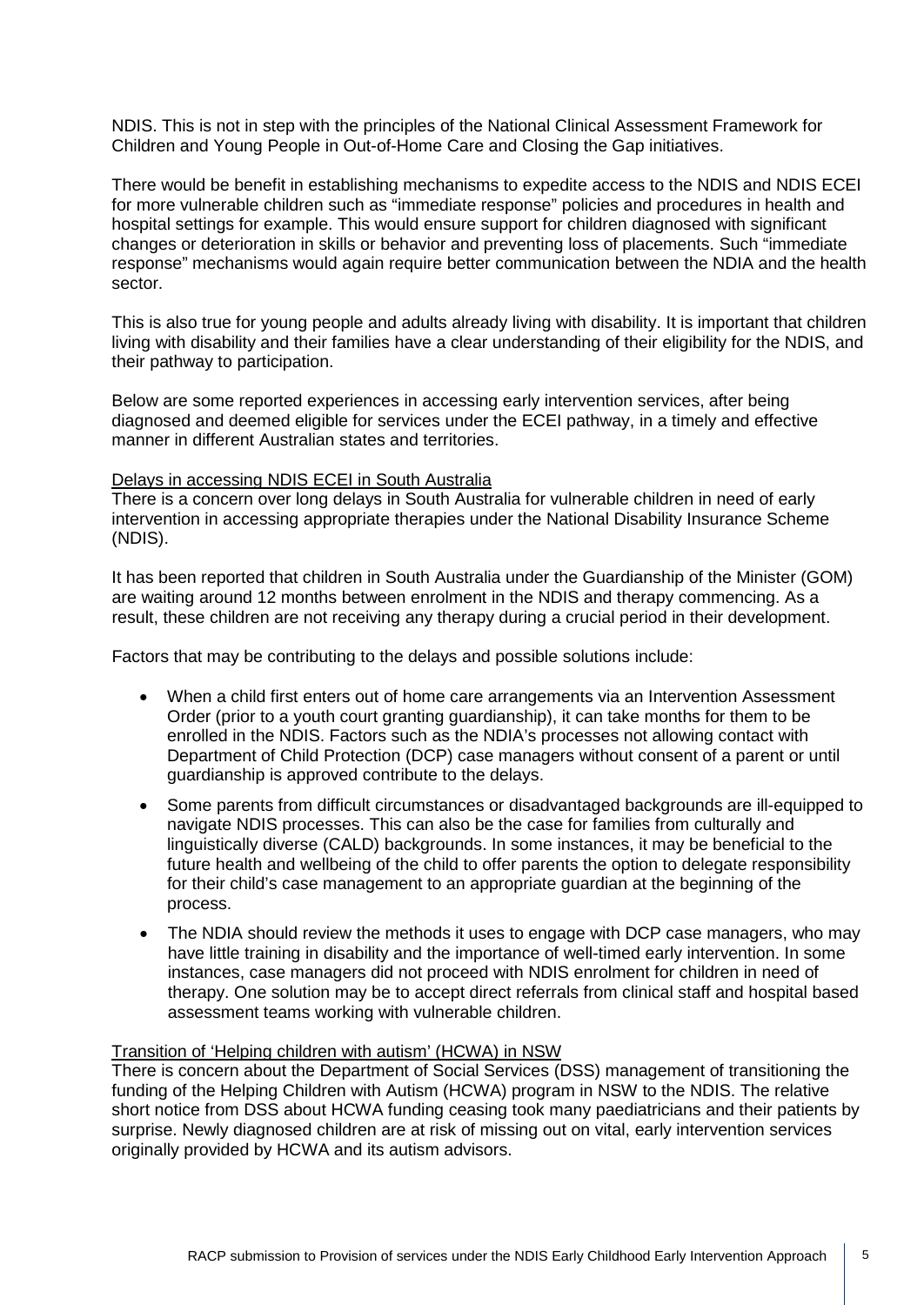HCWA service providers and paediatricians were asked to refer any children newly diagnosed with autism spectrum disorder and their families directly to the NDIS.

It is important to give health professionals appropriate time to transition patients to the NDIS without newly diagnosed children having to face unreasonable delays in trying to access the NDIS ECEI.

#### NDIS roll-out in Tasmania

There are reports that the NDIA is not fully prepared to provide information to stakeholders around accessing the ECEI. For example, there are reports that no referral form has been developed yet. There are also concerns about insufficient engagement with stakeholders in health, similar to other **States** 

Tasmanian RACP fellows also expressed their concerns around the approach's keyworker model often referring to inadequate 'mainstream services' rather than specialised early childhood intervention services.

#### Accessing NDIS ECEI services in Victoria

There are reports from Victoria that NDIS ECEI plans have been created and approved rapidly but are not appropriate or adequate to the child's needs. Thereafter, the process of review of the NDIS ECEI package or NDIS plan delays the child's access to vital early intervention services.

Some families, including two recent refugee families with approved NDIS plans whose child is enrolled in an NDIS ECEI package, don't know how to access the services to receive the early intervention or therapy in the standard NDIS plan.

#### **d. the adequacy of funding for services under the ECEI pathway;**

The NDIS was established to fund 'reasonable and necessary supports' for about 460,000 Australians under the age of 65 with a permanent and significant disability enabling them to live an ordinary life. This equates to approximately 2 per cent of the population. However, Australian Early Development Census (AEDC) data shows that up to 1 in 5 young children are developmentally vulnerable in 1 or more domains and 11 per cent will have vulnerabilities in 2 or more domains.<sup>[4](#page-5-0)</sup> Up to 8 per cent of children will have delays in either language and cognitive skills or communication and general knowledge. Aboriginal and Torres Strait Islander children and those living in very remote locations are twice as likely to have developmental delay as non-Indigenous children and children living in regional and metropolitan areas.

The AEDC data emphasises the higher prevalence of developmental delay compared to the rates of permanent and significant disability which therefore need to be matched by appropriate ECEI funding and service provision. Given that it isn't always possible to predict which children with delay might otherwise assume a typical developmental trajectory and which will progress to have a significant and permanent disability, the NDIS ECEI must be broadly inclusive and NDIS ECEI plans adequately funded.

A lack of individualised NDIS ECEI packages/plans can result in current funding levels being insufficient to pay for early intervention services for children with higher level needs, compromising the benefits of receiving appropriate, high quality early intervention services.

# **e. the costs associated with ECEI services, including costs in relation to initial diagnosis and testing for potential ECEI participants;**

The transparency of costs associated with care means that some families choose to spend NDIS ECEI funding on direct therapy rather than on administrative tasks such as writing reports or

<span id="page-5-0"></span><sup>4</sup> Australian Early Development Census National Report 2015: A Snapshot of Early Childhood Development in Australia, page 31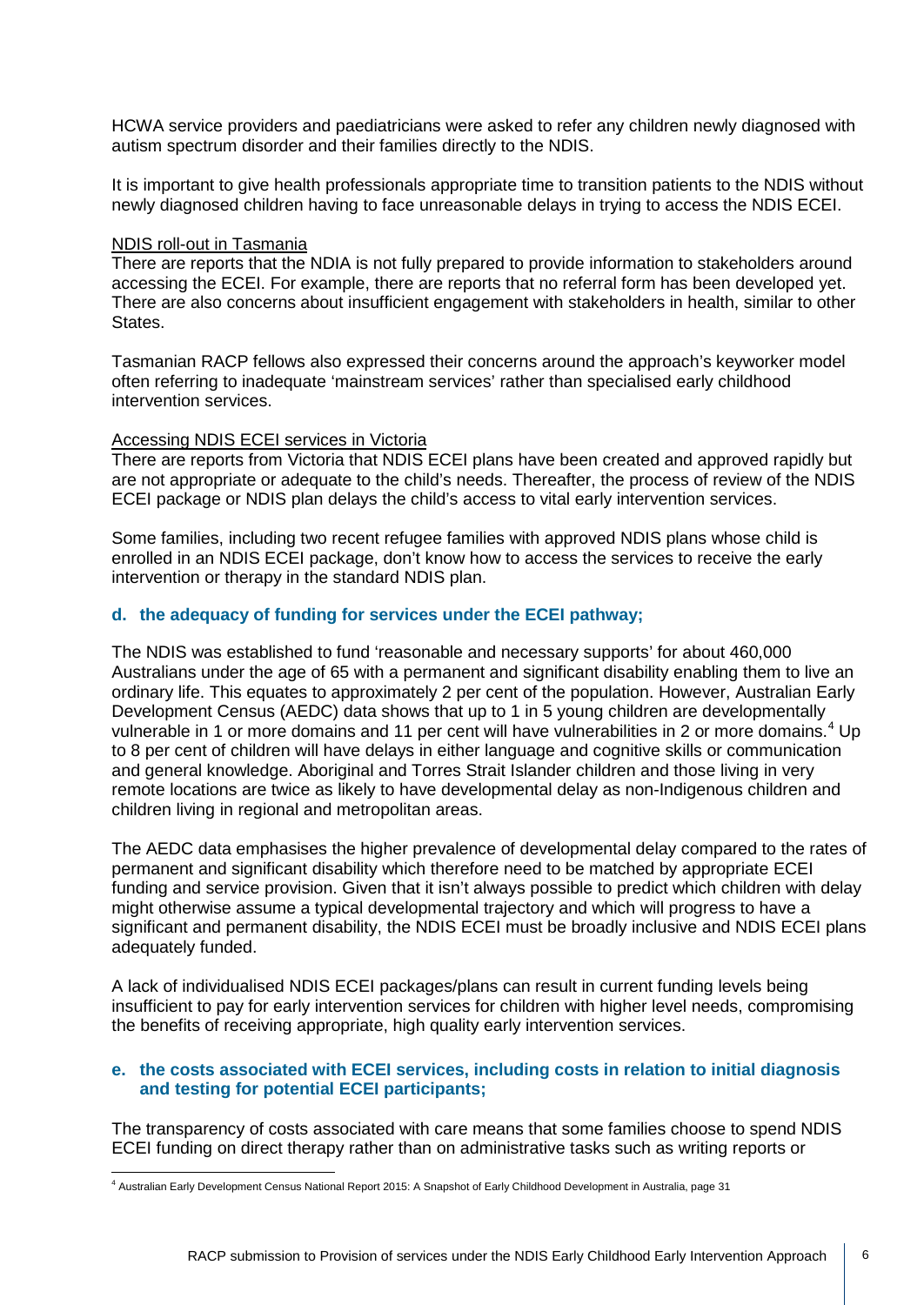communicating between providers. As families often deal with multiple ECEI service providers involved in their child's care, this means that communication between the providers is sometimes not occurring effectively. Families want better coordination and information exchange between the agencies and professionals involved in their child's care<sup>[5](#page-6-0)</sup>, and feel the NDIA is not achieving this effectively. The NDIA has identified lower than expected exit rates from the Scheme as an early cost pressure. Improved collaboration between providers, professionals and families may impact the rates of successful early intervention and exit from the Scheme and thereby cost pressures.

# **f. the evidence of the effectiveness of the ECEI Approach;**

#### Limitations of the keyworker model established under the ECEI approach

ECEI has led to a more accessible first point of contact for families and young children showing signs of developmental delay and in need of disability supports. However, the key worker model presents significant limitations when a child requires health professional-specific assessment, advice and therapy. Anecdotally, there have been instances where families are directed by NDIS ECEI service providers to external, private therapists.

NDIS planners require training and skills that are adequate for building NDIS packages for children that meet their needs. Some NDIA staff have been reported to have very limited experience in disability, learning or behavioural issues, and seek little or no input from the health, allied health and education professionals who are involved in the care of the child. For example, behaviour management advice provided by an OT who has little or no training in behaviour analysis and intervention may view challenging behaviour from their specific professional paradigm.

It is important that NDIS ECEI providers offering the key worker service also be in a position to provide specific therapeutic services as part of the ECEI package. Evidence is emerging which suggests more direct, targeted therapy (using approaches such as GAME for example) is more effective than a key worker model. It is often the case that a series of therapy sessions working intensely on a goal produces greater improvement in function than low intensity key worker models. The NDIA should consider introducing professional-specific services to their NDIS ECEI approach, especially where the child's needs are more complex or severe and particularly at key points in the child's intervention plan.

The RACP recommends that the NDIA considers systems for entry to ECEI in which paediatricians can indicate if there is a condition present that is very likely to be associated with developmental delay, in a child too young to determine if delay is certainly present.

#### Challenges in finding ECEI service providers

Paediatricians report significant challenges are being experienced by children and families in accessing services. Lengthy delays to funding approval and service availability issues due to a range of problems with the design and early transition period are occurring. Once funding is approved, families often need to piece together input from various services and providers to meet their child's needs. This is becoming burdensome for families who need to engage multiple service providers in order to meet their child's needs.

Particular concern is held for vulnerable families, such as those living in regional and rural areas, from refugee backgrounds or where parents may have limited English or education, with the shift towards a pay for each encounter model. This will progressively favour those children and families with less complex disability and socioeconomic needs, leaving the more vulnerable at greater risk of missing out.

<span id="page-6-0"></span><sup>5</sup> Burton K et al (2017): Using family and staff experiences of a botulinum toxin-A service to improve service quality. Child Care Health Development. 2017;1- 7. https://doi.org/10.1111/cch.12500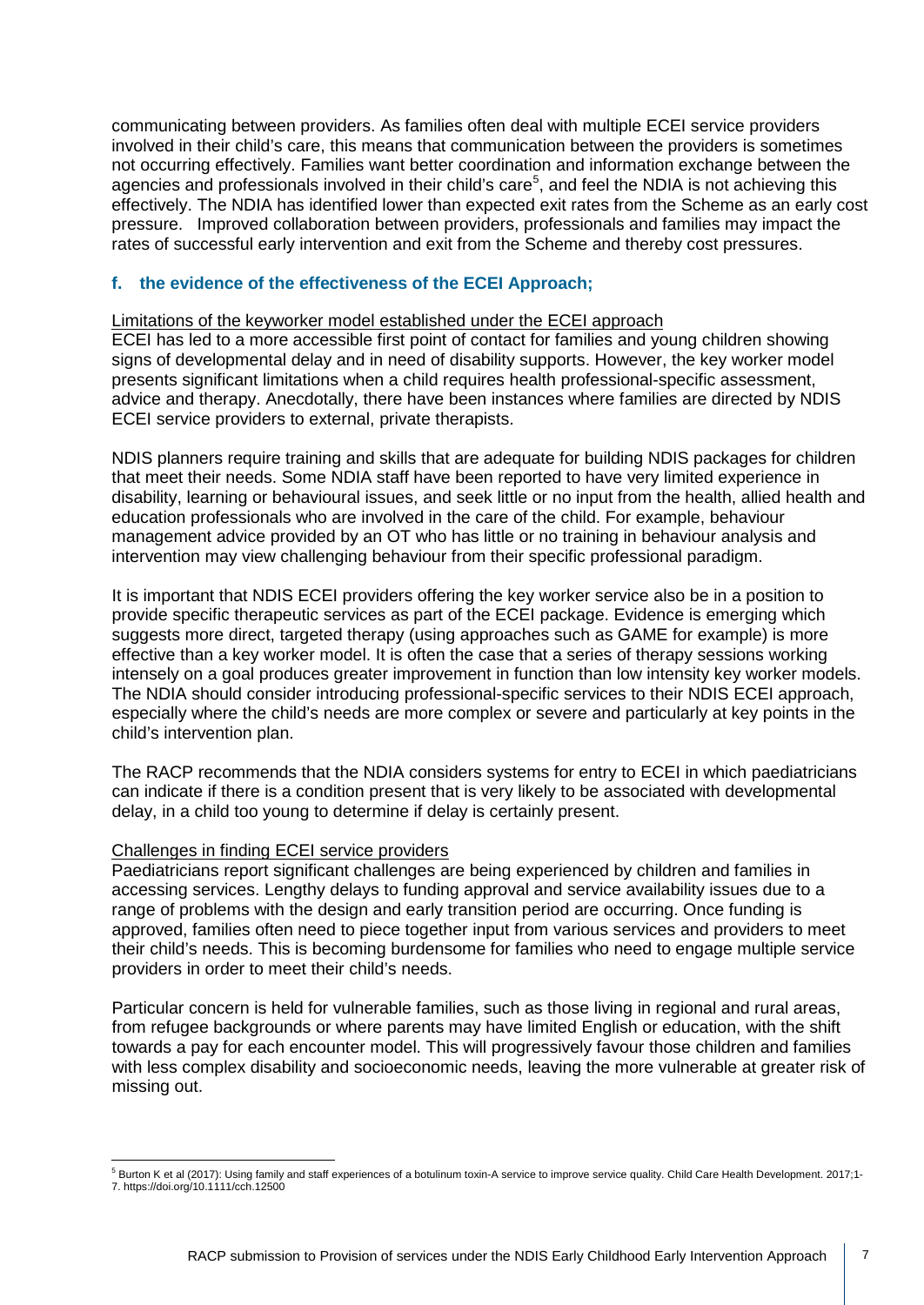The RACP recommends that the NDIA consider investing in a portal for information exchange between stakeholders including health professionals to integrate the access to ECEI services for the child and family.

# **g. the robustness of the data required to identify and deliver services to participants under the ECEI;**

# NDIS ECEI ability to accredit therapists

It is important the NDIA only accredit therapists with appropriate experience and who use evidencebased therapeutic approaches as NDIS ECEI service providers. Many families do not have the means to make educated choices regarding which therapists and therapeutic approaches are best suited for their child's support needs. At present, there is widespread use of early intervention therapies without any evidence base. Therefore the RACP recommends that the NDIA include a review of the evidence base when undertaking the NDIS ECEI provider accreditation process.

There is an opportunity for the NDIA to investigate best practice using research methodology and produce evidence to support ongoing models when accrediting therapists.

# **h. the adequacy of information for potential ECEI participants and other stakeholders;**

# Case management service

A case manager service should be considered for all NDIS ECEI families for their broader support needs, ideally provided by highly trained professionals. Some families might have the capacity to manage the organisation and planning of their NDIS ECEI package themselves, but lack the local knowledge and understanding of specific acute and chronic conditions. Case management can also help families to guide distribution of funds for a child whose condition or level of support may fluctuate throughout the year. Families in crisis may choose to divert funds to support agencies such as respite services at the expense of vital early intervention therapy. Episodes of crisis can sometimes affect longer term planning and foresight leaving children with a paucity of vital services until their NDIS plan is reviewed.

# **i. the accessibility of the ECEI Approach, including in rural and remote areas;**

There appears to be some duplication of services under the NDIS, sometimes without regard to ensuring high standards of care or targeting services appropriately. For example, in Tennant Creek in the Northern Territory, one of the remote trial sites, there are 22 agencies involved in service provision for the NDIS – in a population of 3,000 people, complex social issues, and known difficulty attracting and retaining skilled staff to implement services in a remote area.

It would be more beneficial to NDIS participants to identify different agencies to cover grouped areas of services such as allied health services, housing support services, respite and social participation and education issues to concentrate skilled staff within less agencies. In regional and remote areas this could improve professional support and continuing education of NDIS service providers ultimately improving the standard of service provided, as well as avoiding duplication of services and inefficient expenditure.

The NDIS in WA remains behind given its late adoption of the NDIS, and this should be addressed as soon as possible. A universal approach across Australia is the best approach for people and young families who may be moving around the country according to the availability of work.

There is concern about reports from RACP Members that NDIS ECEI access has been difficult in some regional centres in Western NSW and Victoria, because of a lack of ECEI services being made available.

# **j. the principle of choice of ECEI providers;**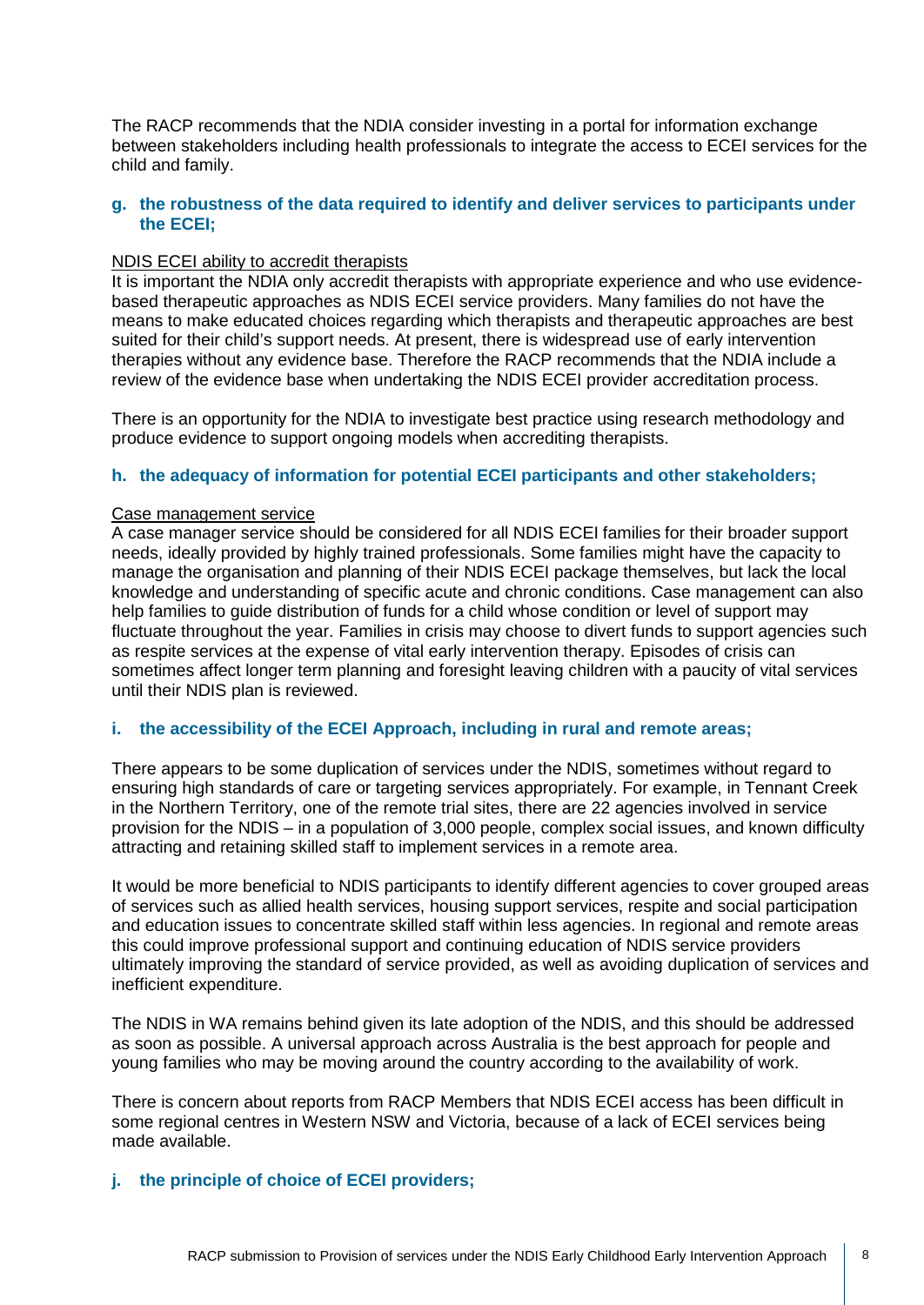The principle of choice of ECEI providers is difficult for some families to understand where required services are not locally available. The choice of providers is often limited so families are not necessarily choosing from high quality providers for their child. For example, some areas lack paediatric-specific providers such as continence services that could provide an individualised intervention to learn to self-CIC (Clean Intermittent Catherisation). For those goals communication between clinicians is even more important and should be facilitated without costs that might act as a disincentive to families.

RACP Members report that ensuring consistency of the expertise of service providers and helping families or other health professionals choose an appropriate provider could be better supported. Improved support would strengthen the principle of choice.

# **k. the application of current research and innovation in the identification of conditions covered by the ECEI Approach, and in the delivery of ECEI services;**

Even in the best case scenario, early intervention supports and services that are not evidencebased will result in ECEI participants failing to reach the full potential offered by the NDIS ECEI approach. It is important evidence based early interventions and therapies are commenced at the right time for the right child.

Some RACP Members report that young children are not being offered targeted services which would better meet their needs, and that some fundamental services are not provided. For example, core therapies and any necessary home/transport modifications should be accessed and in place, before additional therapies or services are started.

# **l. any other related matters.**

The role of universal child and family health services under the NDIS ECEI approach A key function of universal child and family health services is to monitor child health, development and wellbeing, identify early disability and delay, support health issues (physical or socioemotional) and support the developing parent child relationship. A schedule of well-child visits enables the monitoring of child development with standardised assessment tools assisting in detecting developmental delay. While different jurisdictions utilise different tools, they tend to come from one of more of the following: Parents' Evaluation of Developmental Status (PEDS), Ages & Stages Questionnaires (ASQ), ASQ-TRAK $^6$  $^6$  and Brigance Scales<sup>[7](#page-8-1)</sup>. Additional tools such as the Australian Developmental Screening Test have found favour with some clinicians.

Universal child health services also monitor a child's socioemotional development as part of a developmental surveillance program, which involves promoting the parent-child relationship, the child's learning environment and onward referral to other services, such as parenting groups if necessary.

It is well established that a minority of children and their families attend an early childhood clinic, and even fewer attend on an ongoing basis or after the first birthday<sup>[8](#page-8-2)</sup>. Children also attend other health practitioners such as general practitioners in the event of illness or when requiring immunisation, providing alternative opportunities for developmental surveillance using the recommended tools and approaches.

<sup>6</sup> ASQ-TRAK is a developmental screening tool for observing and monitoring the developmental progress of Australian Aboriginal children at 2 months, 6 months, 12 months, 18 months, 24 months, 36 months and 48 months of age<br><sup>7</sup> See National Framework for Universal Child and Family Health Services 3.8.1 Developmental Surveillance and Health Monitoring

<span id="page-8-2"></span><span id="page-8-1"></span><span id="page-8-0"></span><sup>(</sup>http://www.health.gov.au/internet/publications/publishing.nsf/Content/nat-fram-ucfhs-html~framework~core-elements~development <sup>8</sup> NSW Child Health Survey: 2009-2010 Summary Report